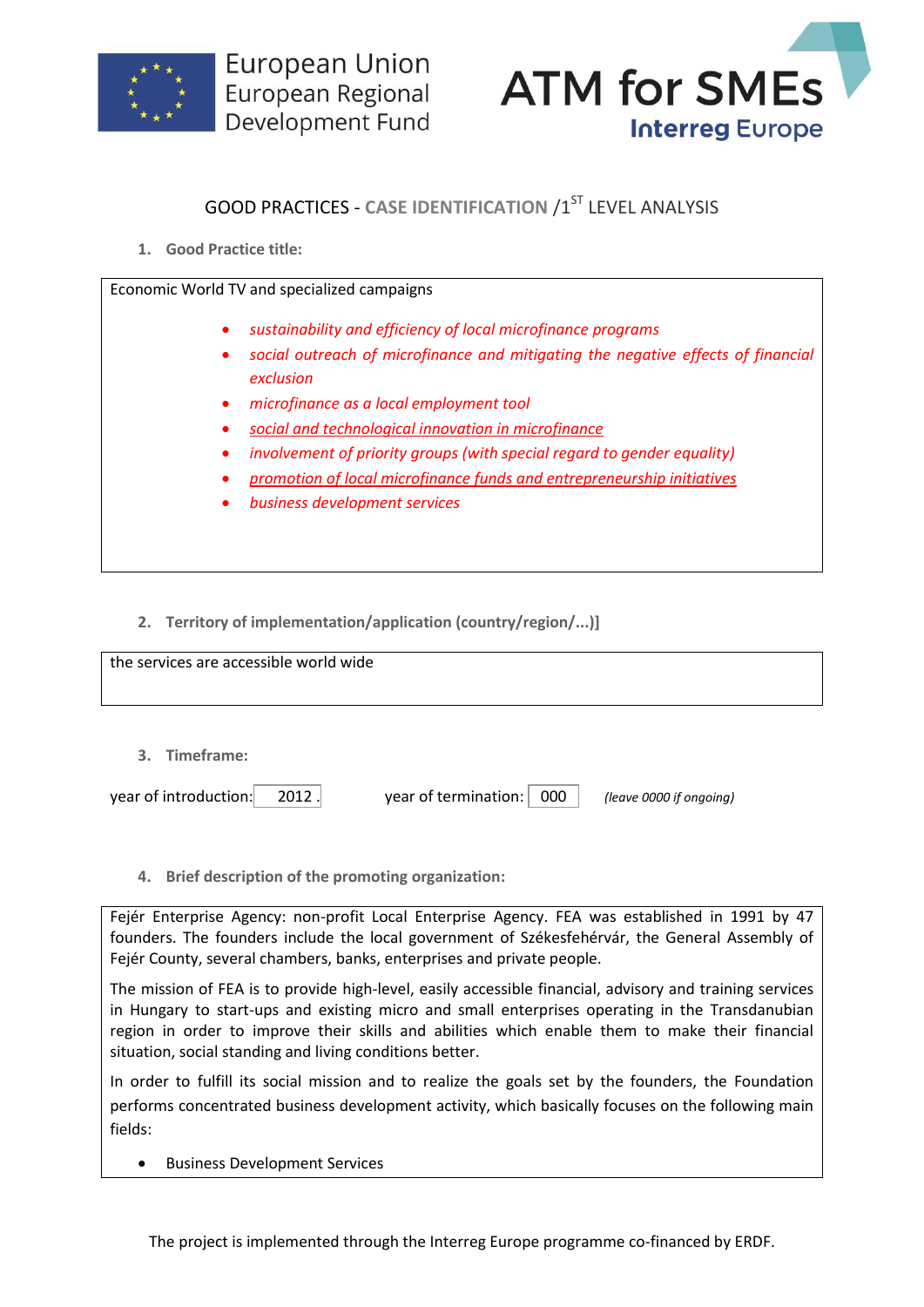



- Training programmes to disseminate entrepreneurial knowledge
- Microcredit programmes to finance enterprises
- **5. Main objective of the initiative:**

According to the Enterprise development strategy of FEA adopted in 2015, the foundation – in the interest of improving the business environment -

- prepares marketing materials, brochures and films in different languages in order to give a general and specific presentation of the region
- starts and pursues a marketing activity by introducing the marketing opportunities
- supports business-to-business events, promotion materials which have a direct or indirect positive effect on the local or national business environment or strengthens its reputation
	- **6. Brief explanation of the initiative:**

In 2012, FEA launched the [www.economicworld.tv](http://www.economicworld.tv/) international microfinance portal. The objective of the initiative was to launch a business site for those who want to get a deeper insight on the tendencies of SMEs, microfinance and enterprise support. Video interviews with acknowledged experts and professionals (from Hungary and all over the world) are published on the site, e.g with Nobel Peace Prize winner Professor Muhammad Yunus.

In 2015, FEA launched a campaign dedicated for the young entrepreneurs-to-be in order to promote entrepreneurship and the services of FEA. The campaign consisted of a music video (song exclusively written for FEA) and a special product for young entrepreneurs: loan for only 1% of interest in the first year, combined with coaching and consultancy.

**7. Target group and measures to involve the target group:**

Board public, decision makers, microfinancing professionals. Stundents, young entrepreneurs.

- **8. Innovativeness:**
- New loan product dedicated to a target group. Financial instrument combined with consultancy and coaching.
- Promoting microfinance with interesting and easily understandable videos